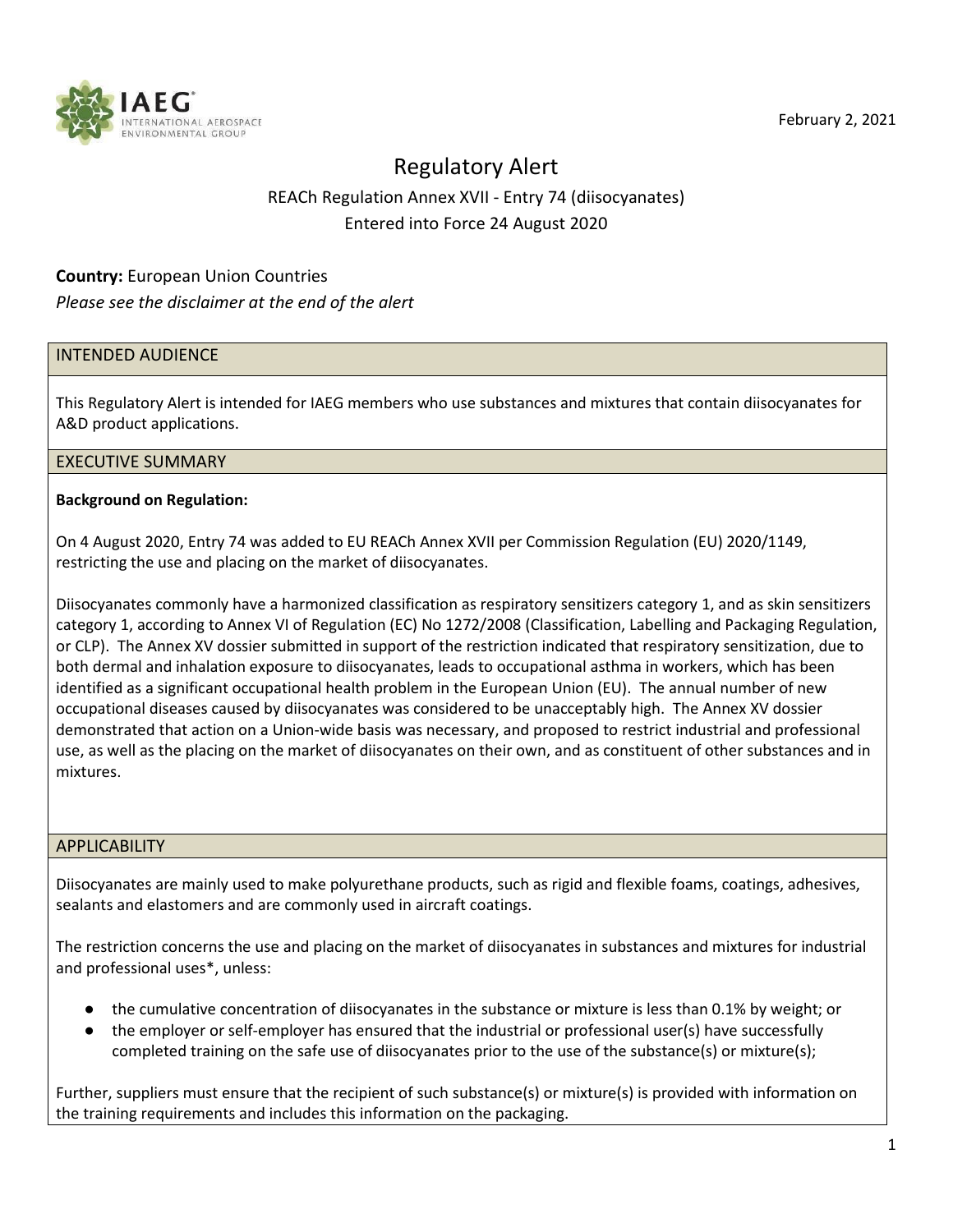

See the 'Regulatory Obligation' section below for exact timescales.

\*In this case, industrial and professional users means any worker or self-employed worker handling diisocyanates on their own, as a constituent in other substances or in mixtures for industrial and professional use(s) or supervising these tasks.

## RELEVANT DATES

- ❖ **Entry 74 published:** 4 August 2020
- ❖ **Entry 74 in force:** 24 August 2020
- ❖ **In force date of first restriction:** 25 February 2022
- ❖ **In force date of second restriction:** 25 August 2023
- ❖ Adequate training required before industrial or professional use: 24 Aug 2023
- ❖ Training completion must be documented and refreshed every five (5) years.

# REGULATORY OBLIGATIONS

The timing of the requirements is as follows:

- Substances or mixtures may not be placed on the EU market for industrial or professional use after **24 February 2022** unless the concentration of diisocyanates is < 0.1% by weight, or the supplier provides the recipient with information on the safety training requirements and labels the packaging to indicate the need for such training requirements, i.e. "As from 24 August 2023 adequate training is required before industrial or professional use." Note that this labeling requirement is in advance of the training requirement date;
- Diisocyanates may not be used in the EU for industrial or professional uses as from **24 August 2023** unless the concentration of diisocyanates is < 0.1% by weight, or it has been ensured that the users have completed specific training on the safe use of diisocyanates prior to commencing use.

Specific, required training topics include the instructions for the control of dermal and inhalation exposure to diisocyanates at the workplace, and comply with any additional applicable local requirements. Further, specific required training topics depend on the type of work being done. Training elements are included within three categories: 1) General level, 2) Intermediate Level, and 3) Advanced Level Training. For example, "spraying outside a spraying booth" requires "Advanced Level" training. Training completion must be documented and refreshed every five (5) years. Training materials must be provided by the diisocyanate supplier, and must be delivered by an expert on occupational health and safety with competence acquired by relevant vocational training.

Suppliers of diisocyanates must ensure that the recipient of such substance(s) or mixture(s) is provided with information on the training requirements and include this information on the packaging.

# RISKS TO AEROSPACE AND DEFENSE

EU based users of substances and mixtures that contain diisocyanates for A&D product applications are required to comply with Entry 74 and either limit use concentrations, or provide proof of adequate training for workers using diisocyanates.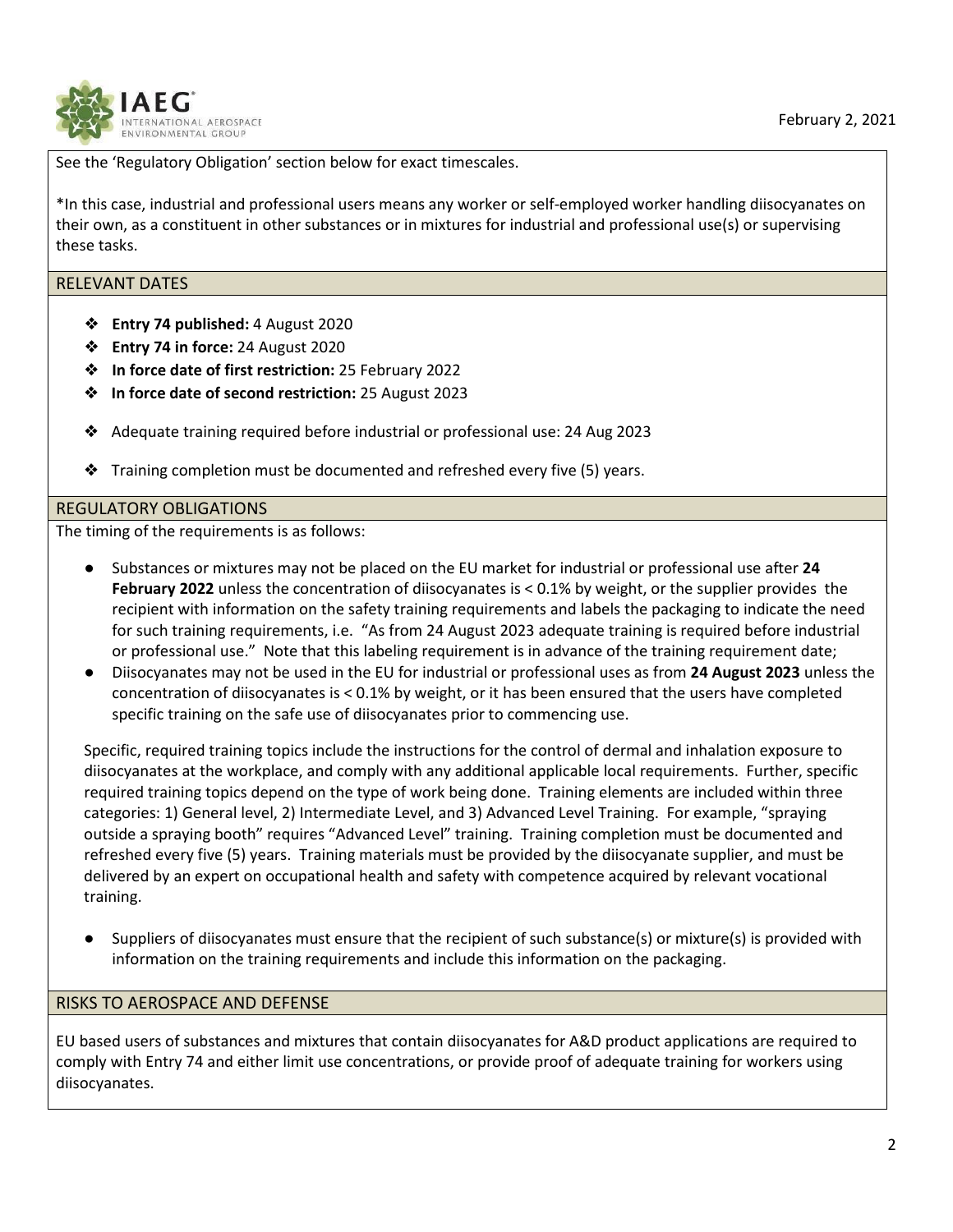

Risks include:

- Enforcement due to failure to comply with training requirements for use of restricted diisocyanate materials.
- Potential to disrupt A&D supply chain, i.e. the supply or import ("placing on EU market') of diisocyanate materials.

## IAEG ACTIONS RELATED TO THIS RISK

Encourage IAEG members using substances or mixtures containing diisocyanates in the EU to provide the required training to their workers.

Encourage IAEG members purchasing chemical products being placed on the market in the EU that contain diisocyanates to ensure that the products are placed on the market in accordance with the requirements in Entry 74.

IAEG members should be encouraged to contact their suppliers for support according to their individual use in a timely manner. Awareness training should be initiated by a dialogue between supplier and user.

USEFUL LINKS

**Regulation (EC) No 1907/2006 (REACH Regulation):**

<https://eur-lex.europa.eu/eli/reg/2006/1907>

**Regulation (EU) 2020/1149 (Entry 74 - Diisocyanates):**

[https://eur-lex.europa.eu/legal](https://eur-lex.europa.eu/legal-content/EN/ALL/?uri=uriserv:OJ.L_.2020.252.01.0024.01.ENG&toc=OJ:L:2020:252:TOC)[content/EN/ALL/?uri=uriserv:OJ.L\\_.2020.252.01.0024.01.ENG&toc=OJ:L:2020:252:TOC](https://eur-lex.europa.eu/legal-content/EN/ALL/?uri=uriserv:OJ.L_.2020.252.01.0024.01.ENG&toc=OJ:L:2020:252:TOC)

**Diisocyanate info – including relevant CAS & EC numbers listed in Annex XVII**

[https://echa.europa.eu/substances-restricted-under-](https://echa.europa.eu/substances-restricted-under-reach?p_p_id=disslists_WAR_disslistsportlet&p_p_lifecycle=0&p_p_state=normal&p_p_mode=view&p_p_col_id=column-1&p_p_col_pos=1&p_p_col_count=2&_disslists_WAR_disslistsportlet_keywords=&_disslists_WAR_disslistsportlet_orderByCol=prc_entry_no&_disslists_WAR_disslistsportlet_substance_identifier_field_key=&_disslists_WAR_disslistsportlet_advancedSearch=false&_disslists_WAR_disslistsportlet_delta=50&_disslists_WAR_disslistsportlet_orderByType=asc&_disslists_WAR_disslistsportlet_doSearch=&_disslists_WAR_disslistsportlet_prc_entry_no=&_disslists_WAR_disslistsportlet_deltaParamValue=50&_disslists_WAR_disslistsportlet_andOperator=true&_disslists_WAR_disslistsportlet_resetCur=false&_disslists_WAR_disslistsportlet_cur=2)

[reach?p\\_p\\_id=disslists\\_WAR\\_disslistsportlet&p\\_p\\_lifecycle=0&p\\_p\\_state=normal&p\\_p\\_mode=view&p\\_p\\_col\\_id=col](https://echa.europa.eu/substances-restricted-under-reach?p_p_id=disslists_WAR_disslistsportlet&p_p_lifecycle=0&p_p_state=normal&p_p_mode=view&p_p_col_id=column-1&p_p_col_pos=1&p_p_col_count=2&_disslists_WAR_disslistsportlet_keywords=&_disslists_WAR_disslistsportlet_orderByCol=prc_entry_no&_disslists_WAR_disslistsportlet_substance_identifier_field_key=&_disslists_WAR_disslistsportlet_advancedSearch=false&_disslists_WAR_disslistsportlet_delta=50&_disslists_WAR_disslistsportlet_orderByType=asc&_disslists_WAR_disslistsportlet_doSearch=&_disslists_WAR_disslistsportlet_prc_entry_no=&_disslists_WAR_disslistsportlet_deltaParamValue=50&_disslists_WAR_disslistsportlet_andOperator=true&_disslists_WAR_disslistsportlet_resetCur=false&_disslists_WAR_disslistsportlet_cur=2) [umn-](https://echa.europa.eu/substances-restricted-under-reach?p_p_id=disslists_WAR_disslistsportlet&p_p_lifecycle=0&p_p_state=normal&p_p_mode=view&p_p_col_id=column-1&p_p_col_pos=1&p_p_col_count=2&_disslists_WAR_disslistsportlet_keywords=&_disslists_WAR_disslistsportlet_orderByCol=prc_entry_no&_disslists_WAR_disslistsportlet_substance_identifier_field_key=&_disslists_WAR_disslistsportlet_advancedSearch=false&_disslists_WAR_disslistsportlet_delta=50&_disslists_WAR_disslistsportlet_orderByType=asc&_disslists_WAR_disslistsportlet_doSearch=&_disslists_WAR_disslistsportlet_prc_entry_no=&_disslists_WAR_disslistsportlet_deltaParamValue=50&_disslists_WAR_disslistsportlet_andOperator=true&_disslists_WAR_disslistsportlet_resetCur=false&_disslists_WAR_disslistsportlet_cur=2)

[1&p\\_p\\_col\\_pos=1&p\\_p\\_col\\_count=2&\\_disslists\\_WAR\\_disslistsportlet\\_keywords=&\\_disslists\\_WAR\\_disslistsportlet\\_or](https://echa.europa.eu/substances-restricted-under-reach?p_p_id=disslists_WAR_disslistsportlet&p_p_lifecycle=0&p_p_state=normal&p_p_mode=view&p_p_col_id=column-1&p_p_col_pos=1&p_p_col_count=2&_disslists_WAR_disslistsportlet_keywords=&_disslists_WAR_disslistsportlet_orderByCol=prc_entry_no&_disslists_WAR_disslistsportlet_substance_identifier_field_key=&_disslists_WAR_disslistsportlet_advancedSearch=false&_disslists_WAR_disslistsportlet_delta=50&_disslists_WAR_disslistsportlet_orderByType=asc&_disslists_WAR_disslistsportlet_doSearch=&_disslists_WAR_disslistsportlet_prc_entry_no=&_disslists_WAR_disslistsportlet_deltaParamValue=50&_disslists_WAR_disslistsportlet_andOperator=true&_disslists_WAR_disslistsportlet_resetCur=false&_disslists_WAR_disslistsportlet_cur=2) [derByCol=prc\\_entry\\_no&\\_disslists\\_WAR\\_disslistsportlet\\_substance\\_identifier\\_field\\_key=&\\_disslists\\_WAR\\_disslistspo](https://echa.europa.eu/substances-restricted-under-reach?p_p_id=disslists_WAR_disslistsportlet&p_p_lifecycle=0&p_p_state=normal&p_p_mode=view&p_p_col_id=column-1&p_p_col_pos=1&p_p_col_count=2&_disslists_WAR_disslistsportlet_keywords=&_disslists_WAR_disslistsportlet_orderByCol=prc_entry_no&_disslists_WAR_disslistsportlet_substance_identifier_field_key=&_disslists_WAR_disslistsportlet_advancedSearch=false&_disslists_WAR_disslistsportlet_delta=50&_disslists_WAR_disslistsportlet_orderByType=asc&_disslists_WAR_disslistsportlet_doSearch=&_disslists_WAR_disslistsportlet_prc_entry_no=&_disslists_WAR_disslistsportlet_deltaParamValue=50&_disslists_WAR_disslistsportlet_andOperator=true&_disslists_WAR_disslistsportlet_resetCur=false&_disslists_WAR_disslistsportlet_cur=2) [rtlet\\_advancedSearch=false&\\_disslists\\_WAR\\_disslistsportlet\\_delta=50&\\_disslists\\_WAR\\_disslistsportlet\\_orderByType=](https://echa.europa.eu/substances-restricted-under-reach?p_p_id=disslists_WAR_disslistsportlet&p_p_lifecycle=0&p_p_state=normal&p_p_mode=view&p_p_col_id=column-1&p_p_col_pos=1&p_p_col_count=2&_disslists_WAR_disslistsportlet_keywords=&_disslists_WAR_disslistsportlet_orderByCol=prc_entry_no&_disslists_WAR_disslistsportlet_substance_identifier_field_key=&_disslists_WAR_disslistsportlet_advancedSearch=false&_disslists_WAR_disslistsportlet_delta=50&_disslists_WAR_disslistsportlet_orderByType=asc&_disslists_WAR_disslistsportlet_doSearch=&_disslists_WAR_disslistsportlet_prc_entry_no=&_disslists_WAR_disslistsportlet_deltaParamValue=50&_disslists_WAR_disslistsportlet_andOperator=true&_disslists_WAR_disslistsportlet_resetCur=false&_disslists_WAR_disslistsportlet_cur=2) [asc&\\_disslists\\_WAR\\_disslistsportlet\\_doSearch=&\\_disslists\\_WAR\\_disslistsportlet\\_prc\\_entry\\_no=&\\_disslists\\_WAR\\_diss](https://echa.europa.eu/substances-restricted-under-reach?p_p_id=disslists_WAR_disslistsportlet&p_p_lifecycle=0&p_p_state=normal&p_p_mode=view&p_p_col_id=column-1&p_p_col_pos=1&p_p_col_count=2&_disslists_WAR_disslistsportlet_keywords=&_disslists_WAR_disslistsportlet_orderByCol=prc_entry_no&_disslists_WAR_disslistsportlet_substance_identifier_field_key=&_disslists_WAR_disslistsportlet_advancedSearch=false&_disslists_WAR_disslistsportlet_delta=50&_disslists_WAR_disslistsportlet_orderByType=asc&_disslists_WAR_disslistsportlet_doSearch=&_disslists_WAR_disslistsportlet_prc_entry_no=&_disslists_WAR_disslistsportlet_deltaParamValue=50&_disslists_WAR_disslistsportlet_andOperator=true&_disslists_WAR_disslistsportlet_resetCur=false&_disslists_WAR_disslistsportlet_cur=2) [listsportlet\\_deltaParamValue=50&\\_disslists\\_WAR\\_disslistsportlet\\_andOperator=true&\\_disslists\\_WAR\\_disslistsportlet](https://echa.europa.eu/substances-restricted-under-reach?p_p_id=disslists_WAR_disslistsportlet&p_p_lifecycle=0&p_p_state=normal&p_p_mode=view&p_p_col_id=column-1&p_p_col_pos=1&p_p_col_count=2&_disslists_WAR_disslistsportlet_keywords=&_disslists_WAR_disslistsportlet_orderByCol=prc_entry_no&_disslists_WAR_disslistsportlet_substance_identifier_field_key=&_disslists_WAR_disslistsportlet_advancedSearch=false&_disslists_WAR_disslistsportlet_delta=50&_disslists_WAR_disslistsportlet_orderByType=asc&_disslists_WAR_disslistsportlet_doSearch=&_disslists_WAR_disslistsportlet_prc_entry_no=&_disslists_WAR_disslistsportlet_deltaParamValue=50&_disslists_WAR_disslistsportlet_andOperator=true&_disslists_WAR_disslistsportlet_resetCur=false&_disslists_WAR_disslistsportlet_cur=2) resetCur=false& disslists WAR disslistsportlet cur=2